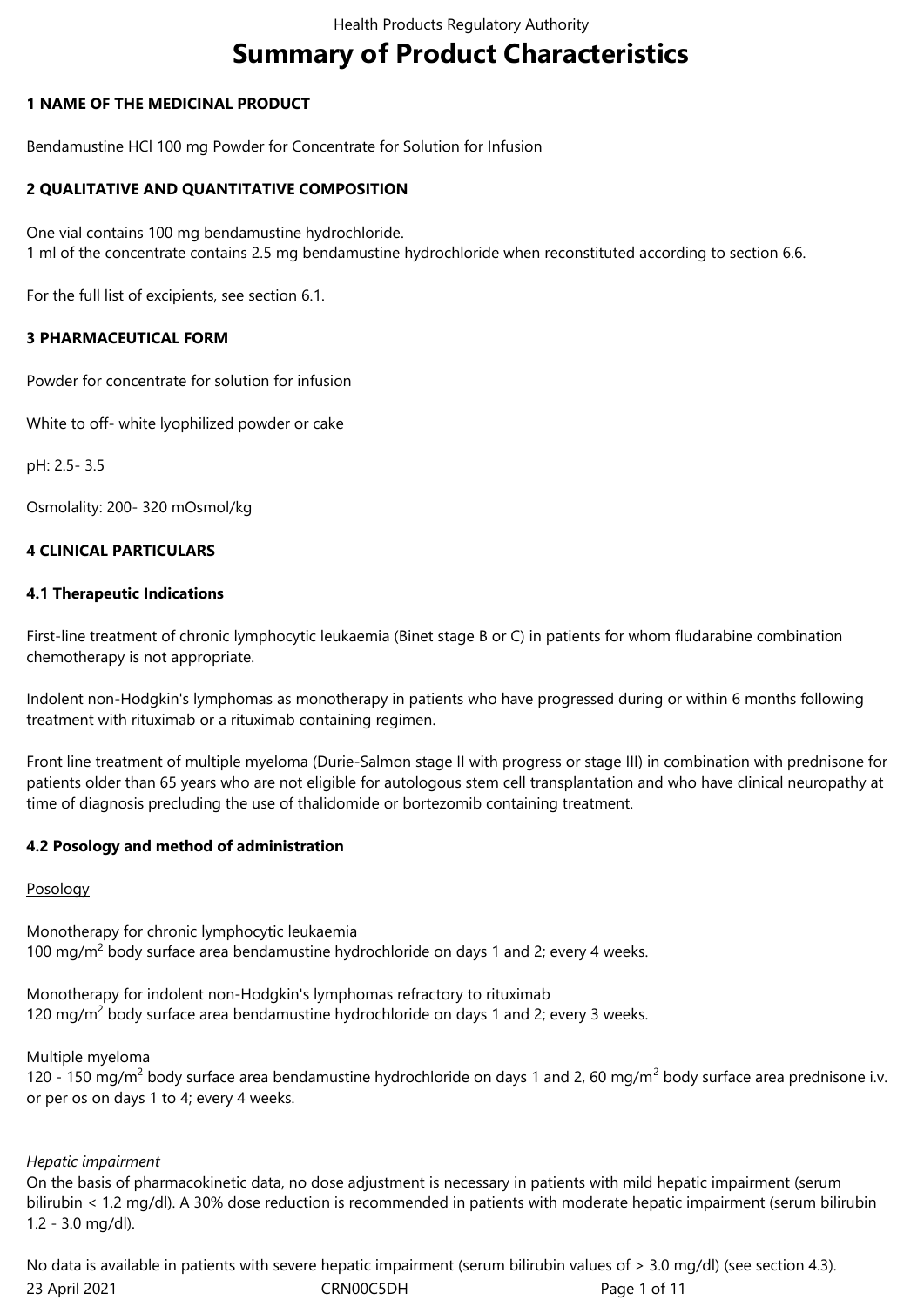## *Renal impairment*

On the basis of pharmacokinetic data, no dose adjustment is necessary in patients with a creatinine clearance of > 10 ml/min. Experience in patients with severe renal impairment is limited.

## *Paediatric patients*

The safety and efficacy of bendamustine hydrochloride in children have not yet been established. Current available data is not sufficient to make a recommendation on posology.

## *Elderly patients*

There is no evidence that dose adjustments are necessary in elderly patients (see section 5.2).

# *Method of administration*

For intravenous infusion over 30 - 60 minutes (see section 6.6).

Infusion must be administered under the supervision of a physician qualified and experienced in the use of chemotherapeutic agents.

Poor bone marrow function is related to increased chemotherapy-induced haematological toxicity. Treatment should not be started if leukocyte and/or platelet values have dropped to <  $3,000/\mu$ l or <  $75,000/\mu$ l, respectively (see section 4.3).

Treatment should be terminated or delayed if leukocyte and/or platelet values have dropped to < 3,000/µl or < 75,000/µl, respectively. Treatment can be continued after leukocyte values have increased to > 4,000/µl and platelet values to > 100,000/µl.

The leukocyte and platelet Nadir is reached after 14-20 days with regeneration after 3-5 weeks. During therapy free intervals strict monitoring of the blood count is recommended (see section 4.4).

In case of non-haematological toxicity dose reductions have to be based on the worst CTC grades in the preceding cycle. A 50% dose reduction is recommended in case of CTC grade 3 toxicity. An interruption of treatment is recommended in case of CTC grade 4 toxicity.

If a patient requires a dose modification the individually calculated reduced dose must be given on day 1 and 2 of the respective treatment cycle.

For instructions on reconstitution of the medicinal product before administration, see section 6.6.

# **4.3 Contraindications**

Hypersensitivity to the active substance or to any of the excipients listed in section 6.1 During breast feeding Severe hepatic impairment (serum bilirubin > 3.0 mg/dl) Jaundice Severe bone marrow suppression and severe blood count alterations (leukocyte and/or platelet values dropped to < 3,000/microL or < 75,000/microL, respectively) Major surgery less than 30 days before start of treatment Infections, especially involving leukocytopenia Yellow fever vaccination

# **4.4 Special warnings and precautions for use**

# **Myelosuppression**

Patients treated with bendamustine hydrochloride may experience myelosuppression. In the event of treatment-related myelosuppression, leukocytes, platelets, haemoglobin, and neutrophils must be monitored at least weekly. Prior to the initiation of the next cycle of therapy, the following parameters are recommended: Leukocyte and/or platelet values > 4,000/µl or  $> 100,000/\mu$ , respectively.

# **Infections**

Serious and fatal infections have occurred with bendamustine hydrochloride, including bacterial (sepsis, pneumonia) and opportunistic infections such as Pneumocystis jirovecii pneumonia (PJP), varicella zoster virus (VZV) and cytomegalovirus (CMV).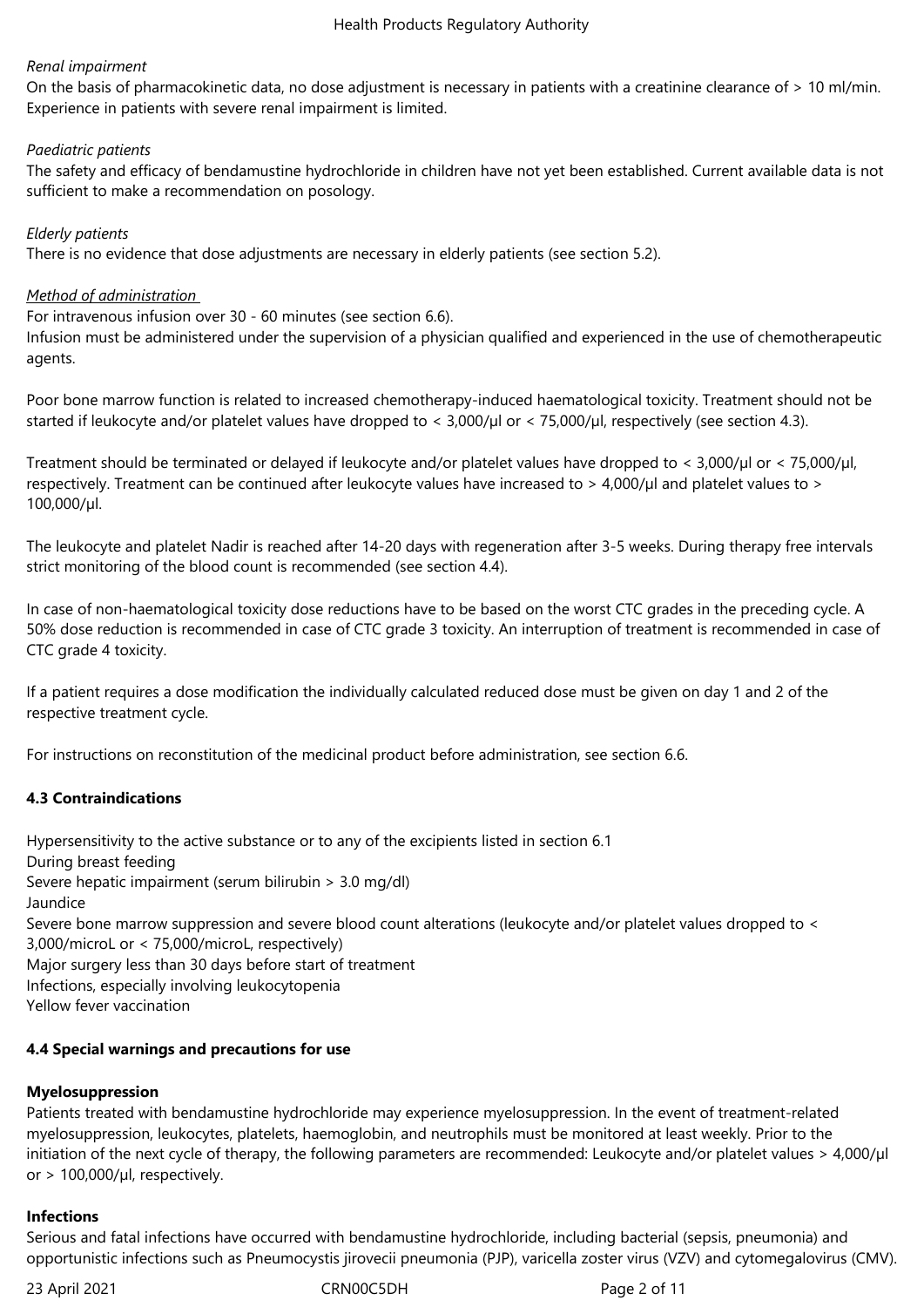Cases of progressive multifocal leukoencephalopathy (PML) including fatal ones have been reported following the use of bendamustine mainly in combination with rituximab or obinutuzumab. Treatment with bendamustine hydrochloride may cause prolonged lymphocytopenia (< 600/μl) and low CD4-positive T-cell (T-helper cell) counts (< 200/μl) for at least 7–9 months after the completion of treatment. Lymphocytopenia and CD4-positive T-cell depletion are more pronounced when bendamustine is combined with rituximab Patients with lymphopenia and low CD4-positive T-cell count following treatment with bendamustine hydrochloride are more susceptible to (opportunistic) infections. In case of low CD4-positive T-cell counts (< 200/μl) Pneumocystis jirovecii pneumonia (PJP) prophylaxis should be considered. All patients should be monitored for respiratory signs and symptoms throughout treatment. Patients should be advised to report new signs of infection, including fever or respiratory symptoms promptly. Discontinuation of bendamustine hydrochloride should be considered if there are signs of (opportunistic) infections.

Consider PML in the differential diagnosis in patients with new or worsening neurological, cognitive or behavioural signs or symptoms. If PML is suspected then appropriate diagnostic evaluations should be undertaken and treatment suspended until PML is excluded.

## **Non-melanoma skin cancer**

In clinical studies, an increased risk for non-melanoma skin cancers (basal cell carcinoma and squamous cell carcinoma) has been observed in patients treated with bendamustine containing therapies. Periodic skin examination is recommended for all patients, particularly those with risk factors for skin cancer.

## **Hepatitis B reactivation**

Reactivation of hepatitis B in patients who are chronic carriers of this virus has occurred after these patients received bendamustine hydrochloride. Some cases resulted in acute hepatic failure or a fatal outcome. Patients should be tested for HBV infection before initiating treatment with bendamustine hydrochloride. Experts in liver disease and in the treatment of hepatitis B should be consulted before treatment is initiated in patients with positive hepatitis B tests (including those with active disease) and for patients who test positive for HBV infection during treatment. Carriers of HBV who require treatment with bendamustine hydrochloride should be closely monitored for signs and symptoms of active HBV infection throughout therapy and for several months following termination of therapy (see section 4.8).

## **Skin reactions**

A number of skin reactions have been reported. These events have included rash, severe cutaneous reactions and bullous exanthema. Cases of Stevens – Johnson syndrome (SJS) and Toxic Epidermal Necrolysis (TEN) and Drug Reaction with Eosinophilia and Systemic Symptoms (DRESS), some fatal, have been reported with the use of bendamustine hydrochloride. Patients should be advised of the signs and symptoms of these reactions by their prescribers and should be told to seek medical attention immediately if they develop these symptoms. Some events occurred when bendamustine hydrochloride was given in combination with other anticancer agents, so the precise relationship is uncertain. Where skin reactions occur, they may be progressive and increase in severity with further treatment. If skin reactions are progressive, Bendamustine should be withheld or discontinued. For severe skin reactions where a relationship to bendamustine hydrochloride is suspected, treatment should be discontinued.

## **Cardiac disorders**

During treatment with bendamustine hydrochloride the concentration of potassium in the blood must be closely monitored and potassium supplement must be given when  $K^+$  < 3.5 mEq/l, and ECG measurement must be performed.

Fatal cases of myocardial infarction and cardiac failure have been reported with bendamustine hydrochloride treatment. Patients with concurrent or history of cardiac disease should be observed closely.

## **Nausea, vomiting**

An antiemetic may be given for the symptomatic treatment of nausea and vomiting.

# **Tumour lysis syndrome**

Tumour lysis syndrome (TLS) associated with bendamustine treatment has been reported in patients in clinical trials. The onset tends to be within 48 hours of the first dose of bendamustine and, without intervention, may lead to acute renal failure and death. Preventive measures such as adequate hydration and close monitoring of blood chemistry, particularly potassium and uric acid levels, and the use of hypouricemic agents (allopurinol and rasburicase) should be considered prior to therapy. There have been a few cases of Stevens-Johnson Syndrome and Toxic Epidermal Necrolysis reported when bendamustine and allopurinol were administered concomitantly.

## **Anaphylaxis**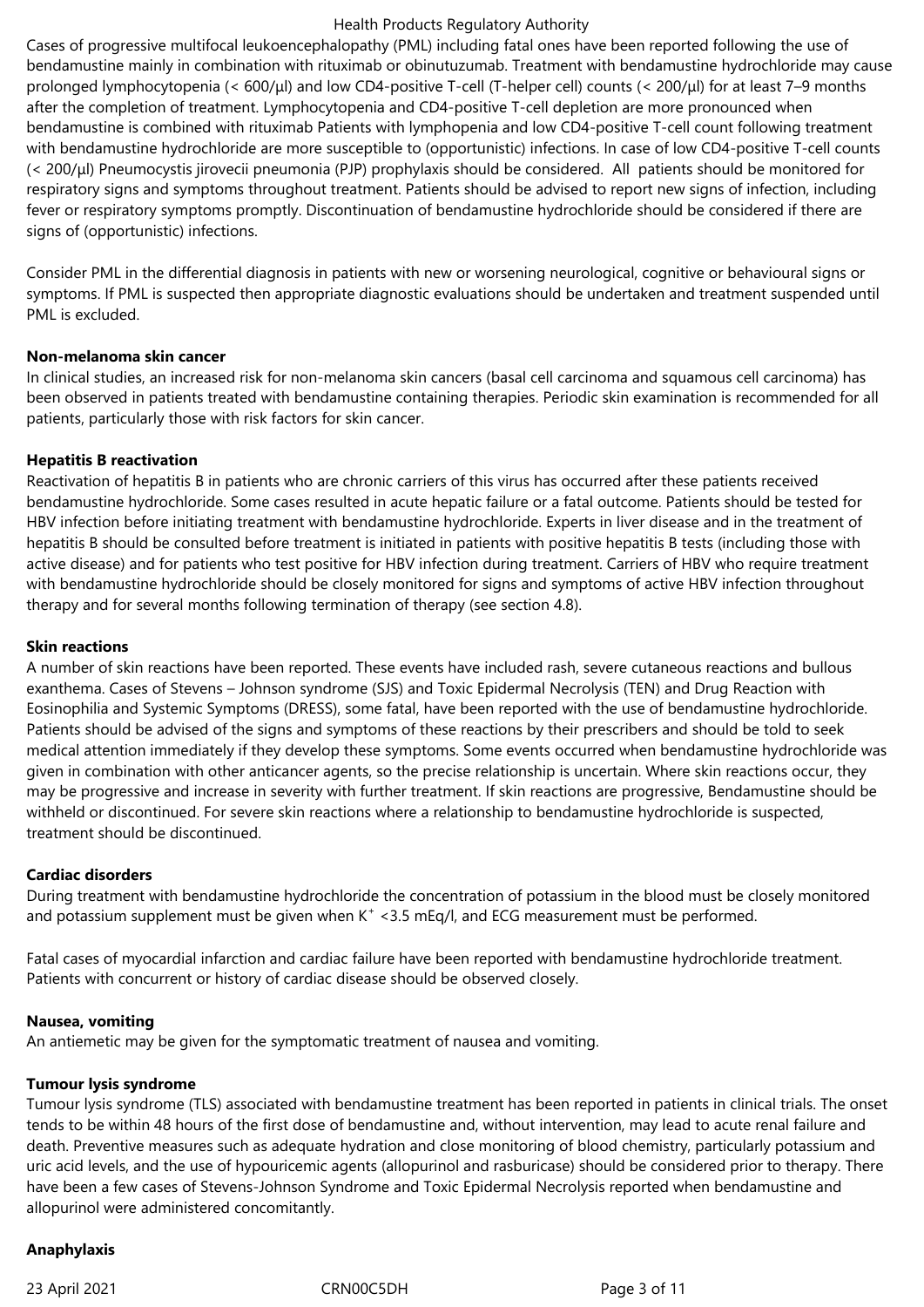Infusion reactions to bendamustine hydrochloride have occurred commonly in clinical trials. Symptoms are generally mild and include fever, chills, pruritus and rash. In rare instances severe anaphylactic and anaphylactoid reactions have occurred. Patients must be asked about symptoms suggestive of infusion reactions after their first cycle of therapy. Measures to prevent severe reactions, including antihistamines, antipyretics and corticosteroids must be considered in subsequent cycles in patients who have previously experienced infusion reactions.

Patients who experienced Grade 3 or worse allergic-type reactions were typically not re-challenged.

# **Contraception**

Bendamustine hydrochloride is teratogenic and mutagenic.

Women should not become pregnant during treatment. Male patients should not father a child during and up to 6 months after treatment. They should seek advice about sperm conservation prior to treatment with bendamustine hydrochloride because of possible irreversible infertility.

## **Extravasation**

An extravasal injection should be stopped immediately. The needle should be removed after a short aspiration. Thereafter the affected area of tissue should be cooled. The arm should be elevated. Additional treatments like the use of corticosteroids are not of clear benefit.

## **4.5 Interaction with other medicinal products and other forms of interactions**

No *in-vivo* interaction studies have been performed.

When bendamustine is combined with myelosuppressive agents, the effect of bendamustine and/or the co-administered medicinal products on the bone marrow may be potentiated. Any treatment reducing the patient's performance status or impairing bone marrow function can increase the toxicity of bendamustine.

Combination of bendamustine with cyclosporine or tacrolimus may result in excessive immunosuppression with risk of lymphoproliferation.

Cytostatics can reduce antibody formation following live-virus vaccination and increase the risk of infection which may lead to fatal outcome. This risk is increased in subjects who are already immunosuppressed by their underlying disease.

Bendamustine metabolism involves cytochrome P450 (CYP) 1A2 isoenzyme (see section 5.2). Therefore, the potential for interaction with CYP1A2 inhibitors such as fluvoxamine, ciprofloxacin, acyclovir and cimetidine exists.

Paediatric population

Interaction studies have only been performed in adults.

## **4.6 Fertility, pregnancy and lactation**

## **Pregnancy**

There are insufficient data from the use of bendamustine hydrochloride in pregnant women. In nonclinical studies bendamustine hydrochloride was embryo-/fetolethal, teratogenic and genotoxic (see section 5.3). During pregnancy Bendamustine should not be used unless clearly necessary. The mother should be informed about the risk to the foetus. If treatment with Bendamustine is absolutely necessary during pregnancy or if pregnancy occurs during treatment, the patient should be informed about the risks for the unborn child and be monitored carefully. The possibility of genetic counselling should be considered.

## Breast-feeding

It is not known whether bendamustine passes into the breast milk, therefore, Bendamustine is contraindicated during breast feeding (see section 4.3). Breast feeding must be discontinued during treatment with Bendamustine.

## Fertility

Women of childbearing potential must use effective methods of contraception both before and during bendamustine therapy.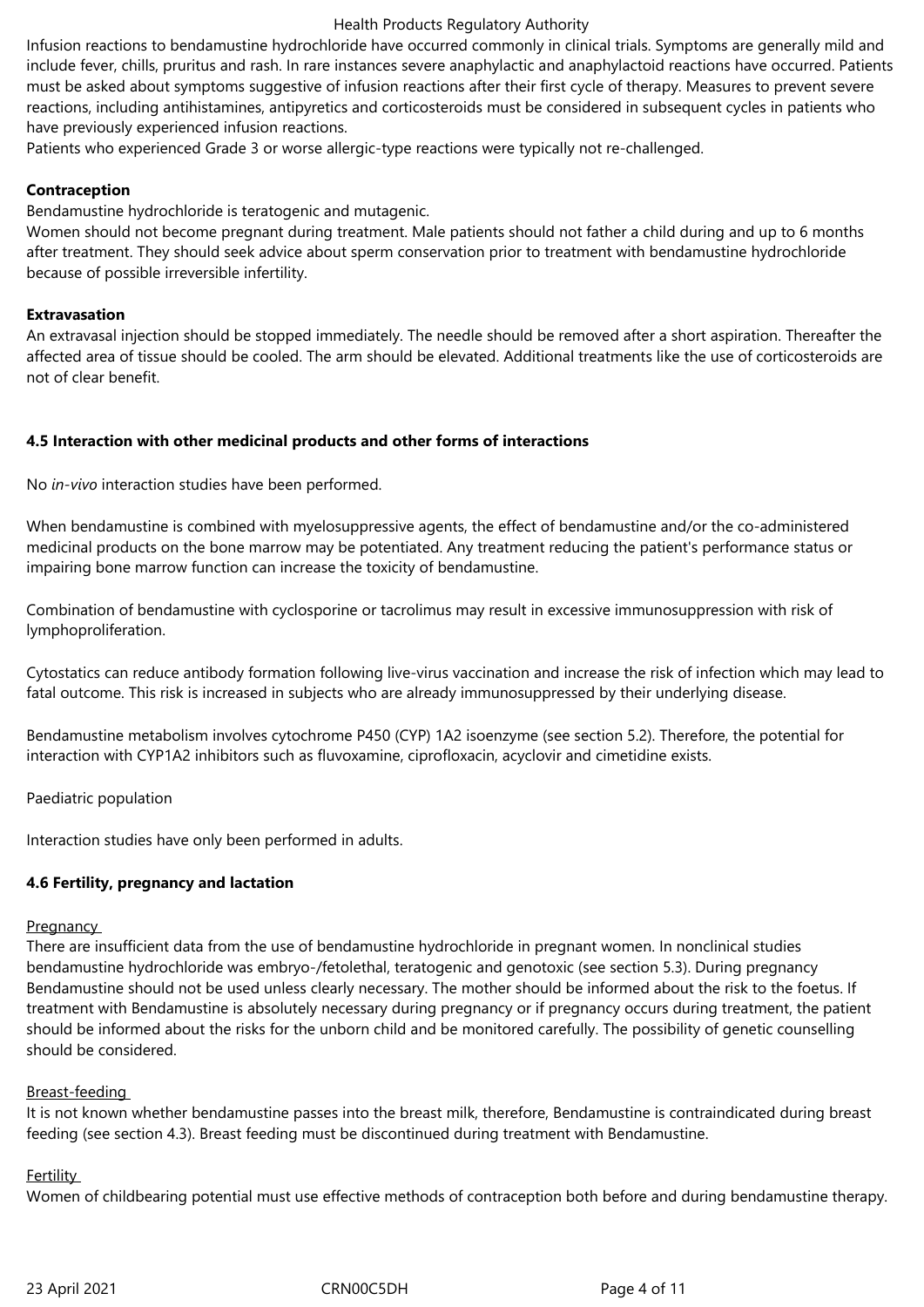Men being treated with bendamustine are advised not to father a child during and for up to 6 months following cessation of treatment. Advice on conservation of sperm should be sought prior to treatment because of the possibility of irreversible infertility due to therapy with bendamustine.

# **4.7 Effects on ability to drive and use machines**

Bendamustine hydrochloride has major influence on the ability to drive and use machines.. Ataxia, peripheral neuropathy and somnolence have been reported during treatment with bendamustine hydrochloride (see section 4.8). Patients should be instructed that if they experience these symptoms they should avoid potentially hazardous tasks such as driving and using machines.

# **4.8 Undesirable effects**

The most common adverse reactions with bendamustine hydrochloride are hematological adverse reactions (leukopenia, thrombopenia), dermatologic toxicities (allergic reactions), constitutional symptoms (fever), gastrointestinal symptoms (nausea, vomiting).

The table below reflects the data obtained with bendamustine hydrochloride

Table 1: Adverse reactions in patients treated with bendamustine hydrochloride.

| <b>MedDRA</b><br>system<br>organ class        | <b>Very common</b><br>$\geq$<br>1/10                                                                                           | Common<br>≥1/100 to<br>< 1/10            | <b>Uncommon</b><br>≥1/1,000 to<br>< 1/100                        |        | Rare<br>≥1/10,000<br>to $< 1/1$ ,<br>000                |                                      | <b>Very rare</b><br>$<$ 1/10, 000                                                          | <b>Not</b><br>known<br>(cannot<br>be<br>estimated<br>from the<br>available<br>data) |
|-----------------------------------------------|--------------------------------------------------------------------------------------------------------------------------------|------------------------------------------|------------------------------------------------------------------|--------|---------------------------------------------------------|--------------------------------------|--------------------------------------------------------------------------------------------|-------------------------------------------------------------------------------------|
| Infections<br>and<br>infestations             | Infection NOS*<br>Including<br>Opportunistic<br>infection<br>(including<br>Herpes zoster,<br>cytomegalovir<br>us, hepatitis B) |                                          | Pneumocyst<br>is jirovecii<br>pneumonia                          | Sepsis |                                                         | Pneumo<br>nia<br>primary<br>atypical |                                                                                            |                                                                                     |
| Neoplasms<br>benign,<br>malignant             |                                                                                                                                | Tumour lysis<br>syndrome                 | Myelodyspl<br>astic<br>syndrome,<br>acute<br>myeloid<br>leukemia |        |                                                         |                                      |                                                                                            |                                                                                     |
| Blood and<br>lymphatic<br>system<br>disorders | Leukopenia<br>NOS*,<br>Thrombocytop<br>enia,<br>Lymphopenia                                                                    | Haemorrhag<br>e, Anaemia,<br>Neutropenia | Pancytopeni<br>a                                                 |        | Bone<br>marrow<br>failure                               |                                      | Haemolysis                                                                                 |                                                                                     |
| Immune<br>system<br>disorders                 |                                                                                                                                | Hypersensiti<br>vity NOS*                |                                                                  |        | Anaphylactic<br>reaction,<br>Anaphylact<br>oid reaction |                                      | Anaphylactic<br>shock                                                                      |                                                                                     |
| Nervous<br>system<br>disorders                | Headache                                                                                                                       | Insomnia<br><b>Dizziness</b>             |                                                                  |        | Somnolenc<br>e, Aphonia                                 |                                      | Dysgeusia,<br>Paraesthesia,<br>Peripheral<br>sensory<br>neuropathy,<br>Anticholiner<br>gic |                                                                                     |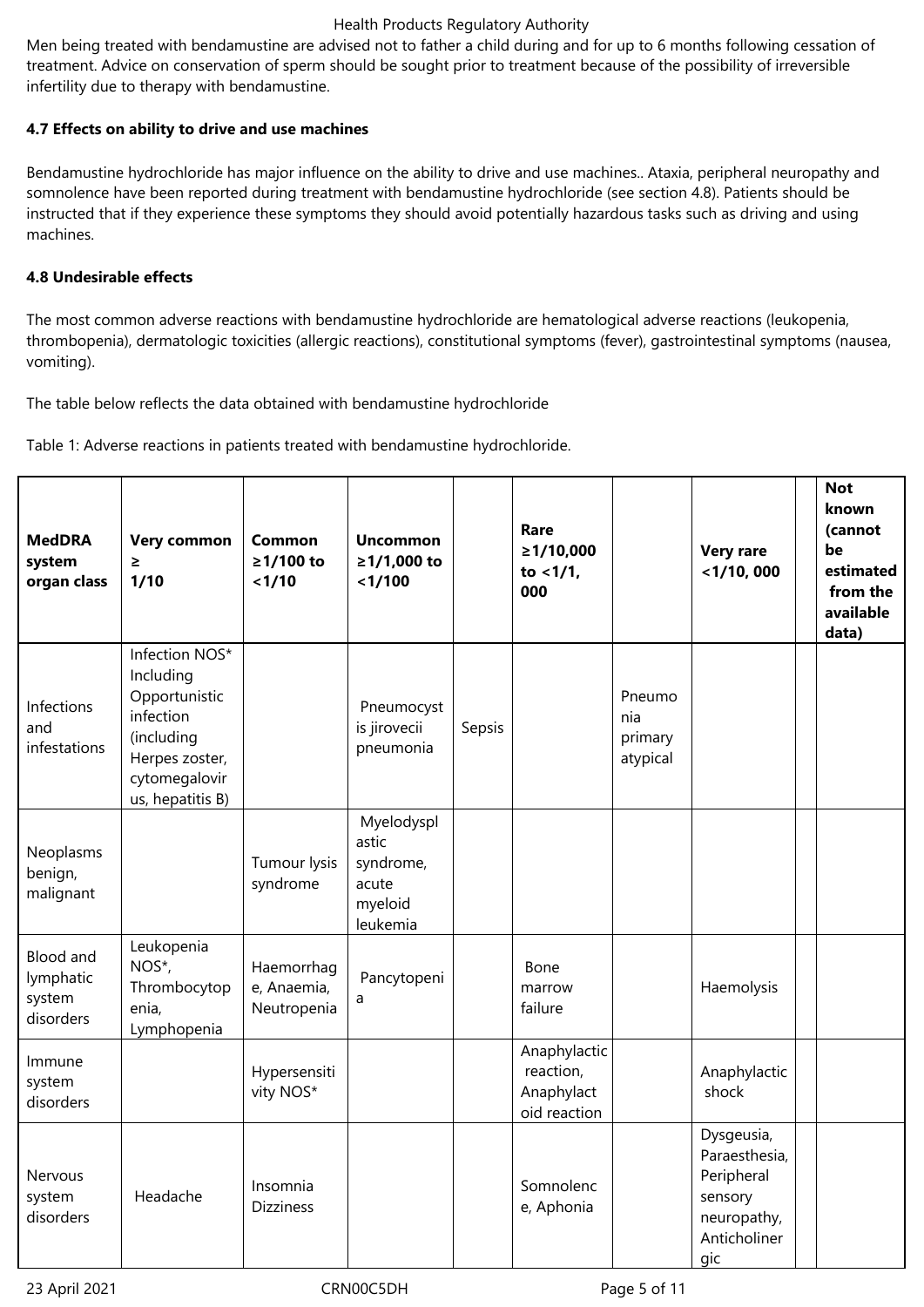|                                                          |                                                 |                                                                                          |                                                                            |                                                                                       | syndrome,<br>Neurological<br>disorders,<br>Ataxia,<br>Encephalitis                    |                                                                                                                                                                        |
|----------------------------------------------------------|-------------------------------------------------|------------------------------------------------------------------------------------------|----------------------------------------------------------------------------|---------------------------------------------------------------------------------------|---------------------------------------------------------------------------------------|------------------------------------------------------------------------------------------------------------------------------------------------------------------------|
| Cardiac<br>disorders                                     |                                                 | Cardiac<br>dysfunction,<br>such as<br>palpitations,<br>angina<br>pectoris,<br>Arrhythmia | Pericardial<br>effusion<br>Myocardial<br>infarction,<br>Cardiac<br>failure |                                                                                       | Tachycardia,                                                                          | Atrial<br>fibrillation                                                                                                                                                 |
| Vascular<br>disorders                                    |                                                 | Hypotension,<br>Hypertensio<br>n                                                         |                                                                            | Acute<br>circulatory<br>failure                                                       | Phlebitis                                                                             |                                                                                                                                                                        |
| Respiratory,<br>thoracic and<br>mediastinal<br>disorders |                                                 | Pulmonary<br>dysfunction                                                                 |                                                                            |                                                                                       | Pulmonary<br>fibrosis                                                                 | Pneumoni<br>tis,<br>pulmonary<br>alveolar<br>haemorrh<br>age                                                                                                           |
| Gastrointesti<br>nal disorders                           | Nausea,<br>Vomiting                             | Diarrhoea,<br>Constipation,<br>Stomatitis                                                |                                                                            |                                                                                       | Haemorrhag<br>ic<br>oesophagiti<br>$S_{I}$<br>Gastrointesti<br>nal<br>haemorrhag<br>e |                                                                                                                                                                        |
| Skin and<br>subcutaneo<br>us tissue<br>disorders         |                                                 | Alopecia,<br>Skin<br>disorders<br>NOS*,<br>Urticaria                                     |                                                                            | Erythema,<br>Dermatitis,<br>Pruritus,<br>Maculopap<br>ular rash,<br>Hyperhidro<br>sis |                                                                                       | Stevens<br>- Johnson<br>syndrome,<br>Toxic<br>Epidermal<br>Necrolysis<br>(TEN),<br>Drug<br>Reaction<br>with<br>Eosinophil<br>ia and<br>Systemic<br>Symptoms<br>(DRESS) |
| Renal and<br>urinary<br>disorders                        |                                                 |                                                                                          |                                                                            |                                                                                       |                                                                                       | Renal<br>failure                                                                                                                                                       |
| Reproductive<br>system and<br>breast<br>disorders        |                                                 | Amenorrhea                                                                               |                                                                            |                                                                                       | Infertility                                                                           |                                                                                                                                                                        |
| Hepatobiliary<br>disorders                               |                                                 |                                                                                          |                                                                            |                                                                                       |                                                                                       | Hepatic<br>failure                                                                                                                                                     |
| General<br>disorders<br>and<br>administrati              | Mucosal<br>inflammation,<br>Fatigue,<br>Pyrexia | Pain, Chills,<br>Dehydration,<br>Anorexia                                                |                                                                            |                                                                                       | Multi organ<br>failure                                                                |                                                                                                                                                                        |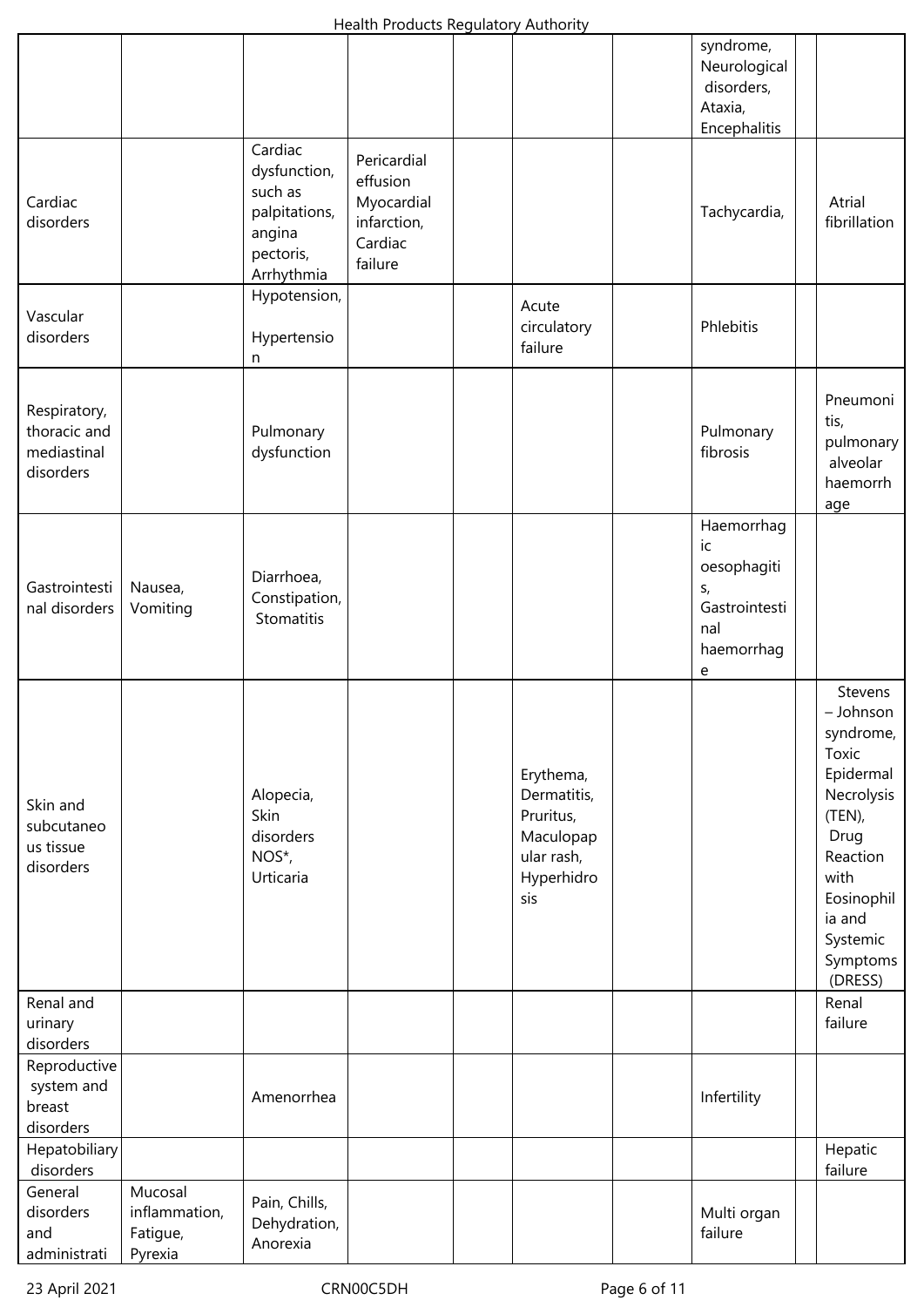|                    |                | AST increase, I |  |  |  |  |
|--------------------|----------------|-----------------|--|--|--|--|
| Investigatio<br>ns |                | ALT increase,   |  |  |  |  |
|                    | Haemoglobin    | Alkaline        |  |  |  |  |
|                    | decrease,      | phosphatase     |  |  |  |  |
|                    | Creatinine     | increase,       |  |  |  |  |
|                    | increase, Urea | Bilirubin       |  |  |  |  |
|                    | increase       | increase,       |  |  |  |  |
|                    |                | Hypokalemi      |  |  |  |  |
|                    |                | a               |  |  |  |  |

NOS = Not otherwise specified

## **Description of selected adverse reactions**

There have been isolated reports of necrosis after accidental extra-vascular administration and, tumour lysis syndrome and anaphylaxis.

The risk of myelodysplastic syndrome and acute myeloid leukaemias is increased in patients treated with alkylating agents (including bendamustine). The secondary malignancy may develop several years after chemotherapy has been discontinued.

#### Reporting of suspected adverse reactions

Reporting suspected adverse reactions after authorisation of the medicinal product is important. It allows continued monitoring of the benefit/risk balance of the medicinal product. Healthcare professionals are asked to report any suspected adverse reactions via HPRA Pharmacovigilance,

Website: www.hpra.ie;

#### **4.9 Over[dose](http://www.hpra.ie/)**

After application of a 30 min infusion of bendamustine once every 3 weeks the maximum tolerated dose (MTD) was 280 mg/m<sup>2</sup>. Cardiac events of CTC grade 2 which were compatible with ischaemic ECG changes occurred which were regarded as dose limiting.

In a subsequent study with a 30 min infusion of bendamustine at day 1 and 2 every 3 weeks the MTD was found to be 180 mg/m<sup>2</sup>. The dose limiting toxicity was grade 4 thrombocytopenia. Cardiac toxicity was not dose limiting with this schedule.

#### Counter measures

There is no specific antidote. Bone marrow transplantation and transfusions (platelets, concentrated erythrocytes) may be made or haematological growth factors may be given as effective countermeasures to control haematological side effects. Bendamustine hydrochloride and its metabolites are dialyzable to a small extent.

#### **5 PHARMACOLOGICAL PROPERTIES**

#### **5.1 Pharmacodynamic properties**

Pharmacotherapeutic group: Antineoplastic agents, alkylating agents, ATC code: L01AA09

Bendamustine hydrochloride is an alkylating antitumour agent with unique activity. The antineoplastic and cytocidal effect of bendamustine hydrochloride is based essentially on a cross-linking of DNA single and double strands by alkylation. As a result, DNA matrix functions and DNA synthesis and repair are impaired. The antitumour effect of bendamustine hydrochloride has been demonstrated by several *in‑vitro* studies in different human tumour cell lines (breast cancer, non-small cell and small cell lung cancer, ovarian carcinoma and different leukaemia) and *in‑vivo* in different experimental tumour models with tumours of mouse, rat and human origin (melanoma, breast cancer, sarcoma, lymphoma, leukaemia and small cell lung cancer).

Bendamustine hydrochloride showed an activity profile in human tumour cell lines different to that of other alkylating agents. The active substance revealed no or very low cross-resistance in human tumour cell lines with different resistance mechanisms at least in part due to a comparatively persistent DNA interaction. Additionally, it was shown in clinical studies that there is no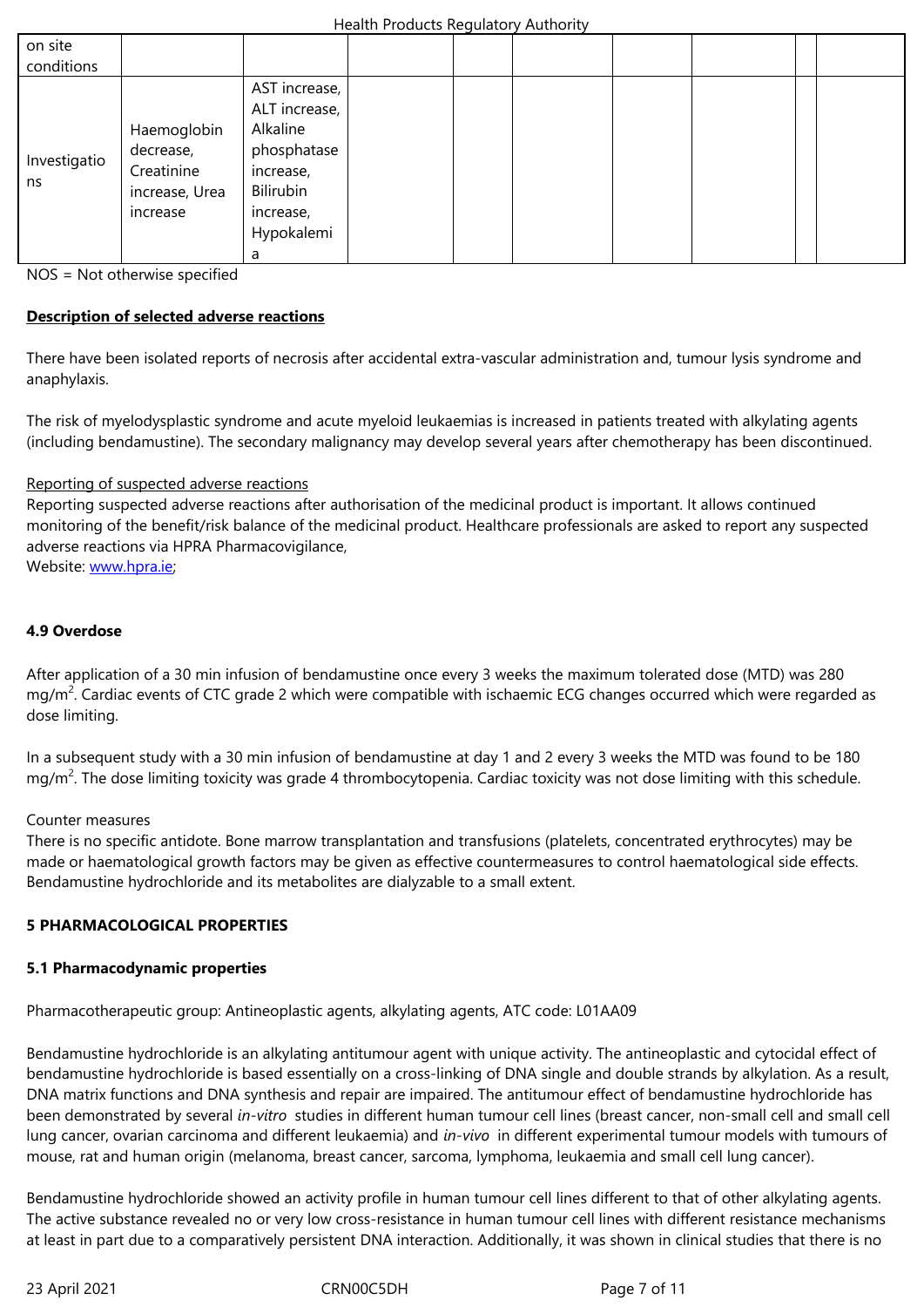complete cross-resistance of bendamustine with anthracyclines, alkylating agents or rituximab. However, the number of assessed patients is small.

## *Chronic lymphocytic leukaemia*

The indication for use in chronic lymphocytic leukaemia is supported by a single open label study comparing bendamustine with chlorambucil. In the prospective, multi-centre, randomised study, 319 previously untreated patients with chronic lymphocytic leukaemia stage Binet B or C requiring therapy were included. The first line therapy with bendamustine hydrochloride 100 mg/m<sup>2</sup> i.v. on days 1 and 2 (BEN) was compared to treatment with chlorambucil 0.8 mg/kg days 1 and 15 (CLB) for 6 cycles in both arms. Patients received allopurinol in order to prevent tumour lysis syndrome. Patients with BEN had a significantly longer median progression free survival than patients with CLB treatment (21.5 versus 8.3 months, p < 0.0001 in the latest follow-up). Overall survival was not statistically significantly different (median not reached). The median duration of remission was 19 months with BEN and 6 months with CLB treatment ( $p < 0.0001$ ). The safety evaluation in both treatment arms did not reveal any unexpected undesirable effects in nature and frequency. The dose of BEN was reduced in 34% of the patients. Treatment with BEN was discontinued in 3.9% of patients due to allergic reactions.

## *Indolent non-Hodgkin's lymphomas*

The indication for indolent non-Hodgkin's lymphomas relied on two uncontrolled phase II trials.

In the pivotal prospective, multi-centre, open study 100 patients with indolent B-cell non-Hodgkin´s lymphomas refractory to rituximab mono- or combination therapy were treated with BEN single agent. Patients had received a median of 3 previous chemotherapy or biological therapy courses. The median number of previous rituximab-containing courses was 2. The patients had had no response or there had been progression within 6 months after rituximab treatment. The dose of BEN was 120 mg/m<sup>2</sup> i.v. on days 1 and 2 planned for at least 6 cycles. Duration of treatment depended on response (6 cycles planned). The overall response rate was 75% including 17% complete (CR and CRu) and 58% partial response as assessed by independent review committee. The median duration of remission was 40 weeks. BEN was generally well tolerated when given in this dose and schedule.

The indication is further supported by another prospective, multi-centre, open study including 77 patients. The patient population was more heterogeneous including: indolent or transformed B-cell non-Hodgkin's lymphomas refractory to rituximab mono- or combination therapy. The patients had no response or there had been progression within 6 months or had had an untoward reaction to prior rituximab treatment. Patients had received a median of 3 previous chemotherapy or biological therapy courses. The median number of previous rituximab-containing courses had been 2. The overall response rate was 76% with a median duration of response of 5 months (29 [95% CI 22.1, 43.1] weeks).

## *Multiple myeloma*

In a prospective, multi-centre, randomised, open study 131 patients with advanced multiple myeloma (Durie-Salmon stage II with progression or stage III) were included. The first line therapy with bendamustine hydrochloride in combination with prednisone (BP) was compared to treatment with melphalan and prednisone (MP). Neither transplant-eligibility nor the presence of specific co-morbidities played a role for inclusion into the trial. The dose was bendamustine hydrochloride 150 mg/m<sup>2</sup> i.v. on days 1 and 2 or melphalan 15 mg/m<sup>2</sup> i.v. on day 1 each in combination with prednisone. Duration of treatment depended on response and averaged 6.8 cycles in the BP and 8.7 cycles in the MP group.

Patients with BP treatment had a longer median progression free survival than patients with MP (15 [95% CI 12-21] versus 12 [95% CI 10-14] months) (p=0.0566). The median time to treatment failure was 14 months with BP and 9 months with MP treatment. The duration of remission was 18 months with BP and 12 months with MP treatment. The difference in overall survival was not significantly different (35 months BP versus 33 months MP). Tolerability in both treatment arms was in line with the known safety profile of the respective medicinal products with significantly more dose reductions in the BP arm.

## **5.2 Pharmacokinetic properties**

## Distribution

The elimination half-life t $_{1/26}$  after 30 min i.v. infusion of 120 mg/m<sup>2</sup> area to 12 subjects was 28.2 minutes. Following 30 min i.v. infusion the central volume of distribution was 19.3l. Under steady-state conditions following i.v. bolus injection the volume of distribution was 15.8-20.5l.

More than 95% of the substance is bound to plasma proteins (primarily albumin).

Biotransformation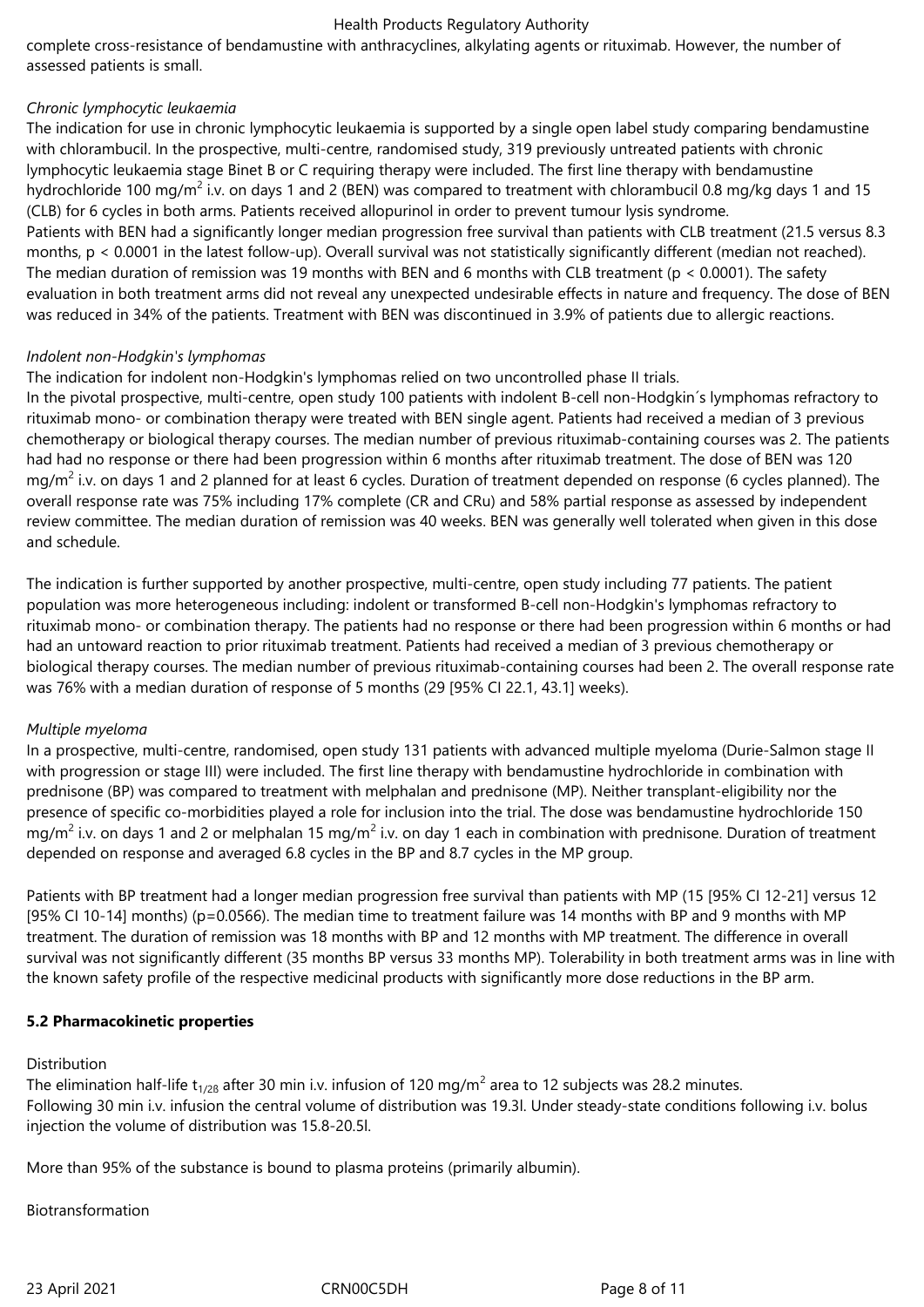A major route of clearance of bendamustine is the hydrolysis to monohydroxy- and dihydroxy-bendamustine. Formation of N-desmethyl-bendamustine and gamma-hydroxy-bendamustine by hepatic metabolism involves cytochrome P450 (CYP) 1A2 isoenzyme. Another major route of bendamustine metabolism involves conjugation with glutathione. In-vitro bendamustine does not inhibit CYP 1A4, CYP 2C9/10, CYP 2D6, CYP 2E1 or CYP 3A4.

#### Elimination

The mean total clearance after 30 min i.v. infusion of 120 mg/m<sup>2</sup> body surface area to 12 subjects was 639.4 ml/minute. About 20% of the administered dose was recovered in urine within 24 hours. Amounts excreted in urine were in the order monohydroxy-bendamustine > bendamustine > dihydroxy-bendamustine > oxidised metabolite > N-desmethyl bendamustine. In the bile, primarily polar metabolites are eliminated.

#### Hepatic impairment

In patients with 30 - 70% tumour infestation of the liver and mild hepatic impairment (serum bilirubin < 1.2 mg/dl) the pharmacokinetic behaviour was not changed. There was no significant difference to patients with normal liver and kidney function with respect to C<sub>max</sub>,  $t_{\text{max}}$ , AUC,  $t_{1/2\beta}$ , volume of distribution and clearance. AUC and total body clearance of bendamustine correlate inversely with serum bilirubin.

#### Renal impairment

In patients with creatinine clearance > 10 ml/min including dialysis dependent patients, no significant difference to patients with normal liver and kidney function was observed with respect to  $C_{\text{max}}$ ,  $t_{\text{max}}$ , AUC,  $t_{1/2\beta}$ , volume of distribution and clearance.

## Elderly subjects

Subjects up to 84 years of age were included in pharmacokinetic studies. Higher age does not influence the pharmacokinetics of bendamustine.

## **5.3 Preclinical safety data**

Adverse reactions not observed in clinical studies, but seen in animals at exposure levels similar to clinical exposure levels and with possible relevance to clinical use were as follows:

Histological investigations in dogs showed macroscopic visible hyperaemia of the mucosa and haemorrhagia in the gastrointestinal tract. Microscopic investigations showed extensive changes of the lymphatic tissue indicating an immunosuppression and tubular changes of kidneys and testis, as well as atrophic, necrotic changes of the prostate epithelium. Animal studies showed that bendamustine is embryotoxic and teratogenic.

Bendamustine induces aberrations of the chromosomes and is mutagenic *in‑vivo* as well as *in‑vitro* . In long-term studies in female mice bendamustine is carcinogenic.

## **6 PHARMACEUTICAL PARTICULARS**

## **6.1 List of excipients**

Mannitol

## **6.2 Incompatibilities**

This medicinal product must not be mixed with other medicinal products except those mentioned in section 6.6.

## **6.3 Shelf life**

Unopened: 3 years.

The powder should be reconstituted immediately after opening of the vial. The reconstituted concentrate should be diluted immediately with 9 mg/ml (0.9%) sodium chloride solution.

## Solution for infusion

After reconstitution and dilution, chemical and physical stability has been demonstrated for 3.5 hours at 25 °C/ 60% RH and 2 days at 2 °C to 8 °C in polyethylene bags.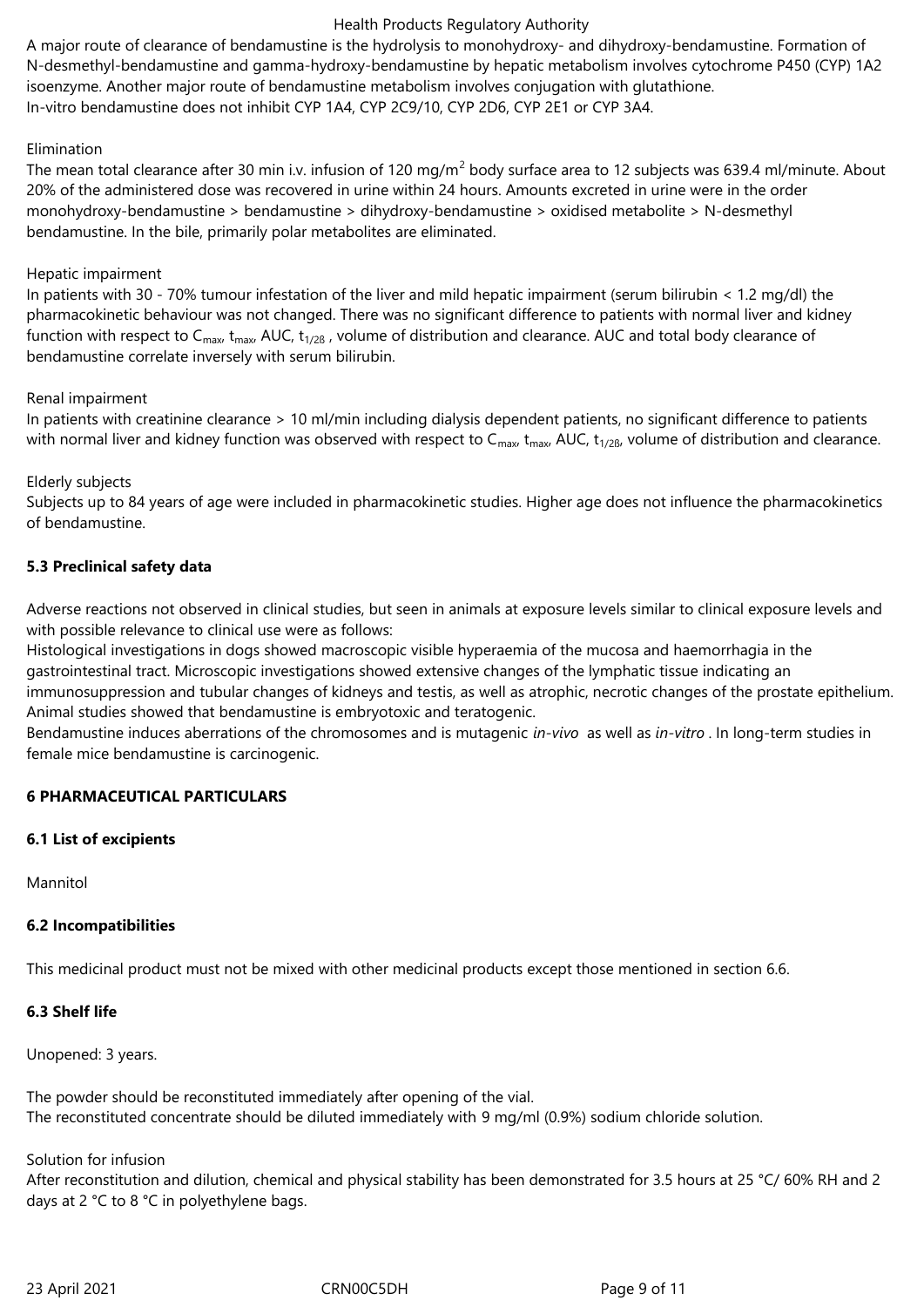From a microbiological point of view, the solution should be used immediately. If not used immediately, in-use storage times and conditions prior to use are the responsibility of the user and would normally not be longer than 24 hours at 2 to 8°C unless reconstitution/dilution has taken place in controlled and validated aseptic conditions.

## **6.4 Special precautions for storage**

This product does not require any special storage conditions.

For storage conditions of the reconstituted or diluted medicinal product, see section 6.3.

# **6.5 Nature and contents of container**

Type I amber glass vials of 20 ml or 50 ml with chlorobutyl rubber stopper and sealed with green or blue aluminium flip off overseal.

20 ml-vials contain 25 mg bendamustine hydrochloride and are supplied in packs of 1, 5, 10 and 20 vials. 50 ml-vials contain 100 mg bendamustine hydrochloride and are supplied in packs of 1 and 5 vials.

Not all pack sizes may be marketed.

## **6.6 Special precautions for disposal and other handling**

When handling Bendamustine, inhalation, skin contact or contact with mucous membranes should be avoided (wear gloves and protective clothes). Contaminated body parts should be carefully rinsed with water and soap, the eyes should be rinsed with physiological saline solution. If possible it is recommended to work on special safety workbenches (laminar flow) with liquid-impermeable, absorbent disposable foil. Pregnant personnel should be excluded from handling cytostatics.

The powder for concentrate for solution for infusion has to be reconstituted with water for injection, diluted with sodium chloride 9 mg/ml (0.9%) solution for injection and then administered by intravenous infusion. Aseptic technique is to be used.

1. Reconstitution

Reconstitute each vial of Bendamustine containing 25 mg bendamustine hydrochloride in 10 ml water for injection by shaking;

Reconstitute each vial of Bendamustine containing 100 mg bendamustine hydrochloride in 40 ml water for injection by shaking.

The reconstituted concentrate contains 2.5 mg bendamustine hydrochloride per ml and appears as a clear colourless to pale yellow solution.

## 2. Dilution

As soon as a clear solution is obtained (usually after 5-10 minutes) dilute the total recommended dose of Bendamustine immediately with 9 mg/ml (0.9%) NaCl solution to produce a final volume of about 500 ml.

Bendamustine must be diluted with 9 mg/ml (0.9%) NaCl solution and not with any other injectable solution.

## 3. Administration

The solution is administered by intravenous infusion over 30-60 min.

The vials are for single use only. Any unused product or waste material should be disposed of in accordance with local requirements.

# **7 MARKETING AUTHORISATION HOLDER**

Fresenius Kabi Deutschland GmbH Else-Kroener Strasse 1 Bad Homburg v.d.H 61352 Germany

## **8 MARKETING AUTHORISATION NUMBER**

23 April 2021 CRN00C5DH Page 10 of 11 PA2059/028/002